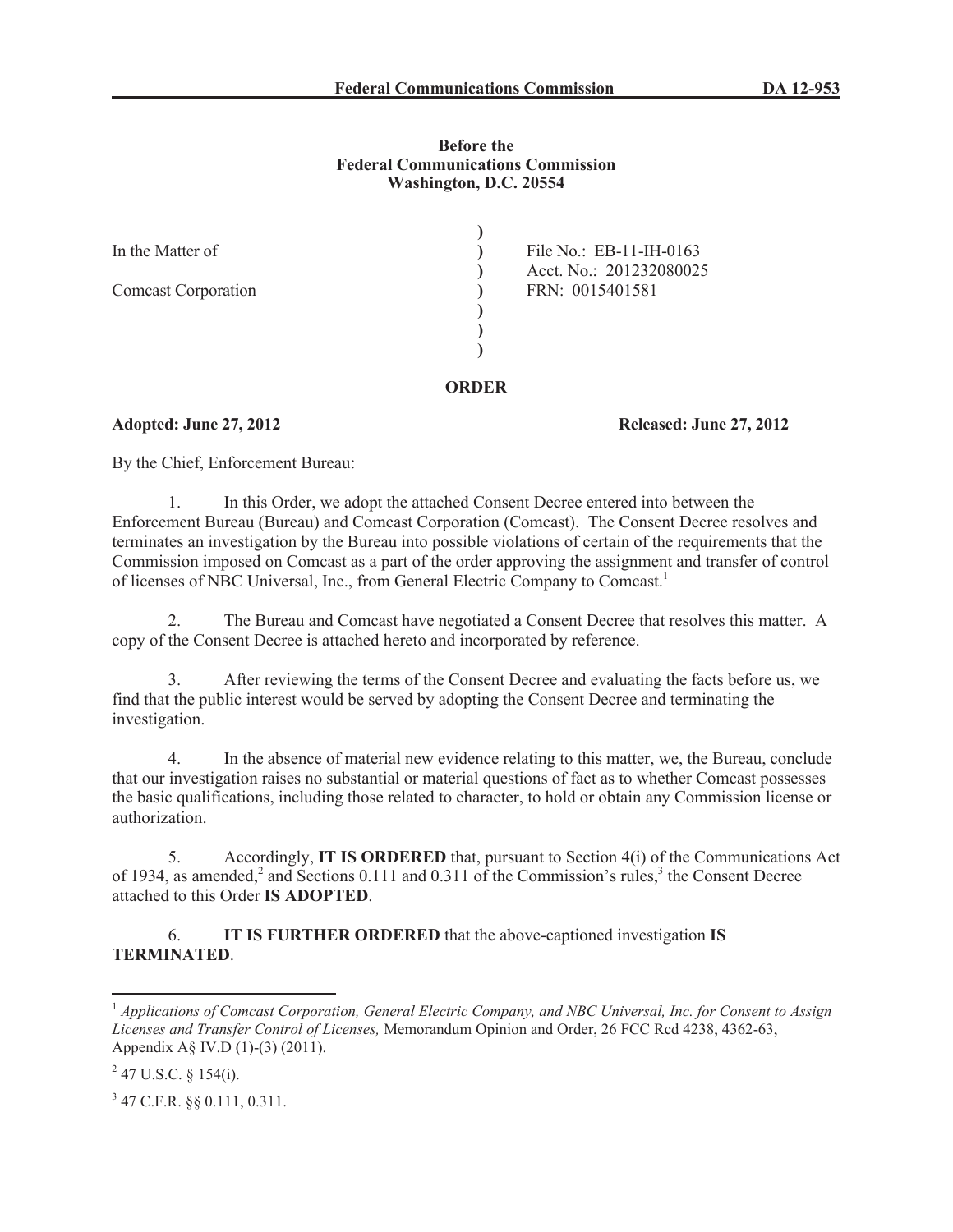7. **IT IS FURTHER ORDERED** that all third-party complaints against Comcast before the Enforcement Bureau related to the above-captioned investigation as of the date of this Consent Decree **ARE DISMISSED.**

8. **IT IS FURTHER ORDERED** that a copy of this Order and Consent Decree shall be sent by both First Class and Certified Mail, Return Receipt Requested, to Lynn R. Charytan, Vice President, Legal Regulatory Affairs and Senior Deputy General Counsel, Comcast Corporation, 300 New Jersey Avenue, N.W., Suite 700, Washington, D.C. 20001-2030; and to David H. Solomon, Esquire, and J. Wade Lindsay, Esquire, Wilkinson Barker Knauer, LLP, counsel for Comcast Corporation, Wilkinson Barker Knauer LLP, 2300 N Street, N.W., Suite 700, Washington, D.C. 20037.

## FEDERAL COMMUNICATIONS COMMISSION

P. Michele Ellison Chief, Enforcement Bureau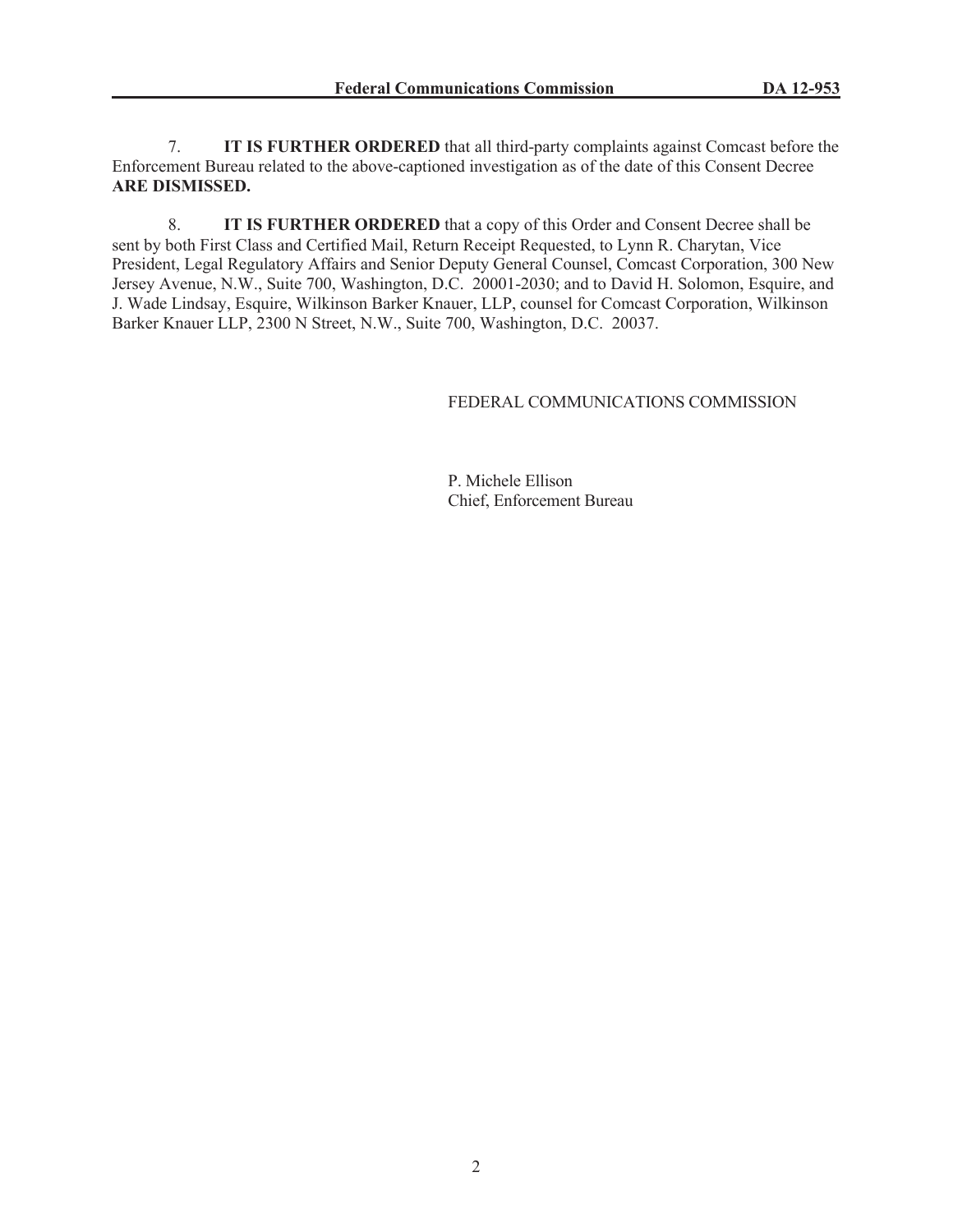## **Before the Federal Communications Commission Washington, D.C. 20554**

| In the Matter of           | File No.: EB-11-IH-0163 |
|----------------------------|-------------------------|
|                            | Acct. No.: 201232080025 |
| <b>Comcast Corporation</b> | FRN: 0015401581         |
|                            |                         |
|                            |                         |
|                            |                         |

#### **CONSENT DECREE**

The Enforcement Bureau of the Federal Communications Commission and Comcast Corporation, by their respective authorized representatives, hereby enter into this Consent Decree for the purpose of terminating the Enforcement Bureau's investigation into Comcast's compliance with the Standalone Broadband Internet Access Service Condition contained in the order approving the transfer of control, and assignment of licenses, of NBC Universal, Inc., from General Electric Company to Comcast.<sup>1</sup>

## **I. DEFINITIONS**

- 1. For the purposes of this Consent Decree, the following definitions shall apply:
	- (a) "Act" means the Communications Act of 1934, as amended, 47 U.S.C. § 151 *et seq.*
	- (b) "Adopting Order" means an order of the Bureau adopting the terms of this Consent Decree without change, addition, deletion, or modification.
	- (c) "Broadband Internet Access Service" has the same meaning as provided in the definition section of Appendix A to the *Comcast-NBCU Order*. 2
	- (d) "Bureau" means the Enforcement Bureau of the Federal Communications Commission.
	- (e) "*Comcast-NBCU Order*" means the Commission item released January 20, 2011, entitled *Applications of Comcast Corporation, General Electric Company, and NBC Universal, Inc. for Consent to Assign Licenses and Transfer Control of Licenses,* Memorandum Opinion and Order*,* 26 FCC Rcd 4238 (2011).
	- (f) "Comcast" or "Company" means Comcast Corporation and its subsidiaries and affiliates.
	- (g) "Commission" and "FCC" mean the Federal Communications Commission and all of its bureaus and offices.

<sup>1</sup> *Applications of Comcast Corporation, General Electric Company, and NBC Universal, Inc. for Consent to Assign Licenses and Transfer Control of Licenses,* 26 FCC Rcd 4238, 4362-63, Appendix A§ IV.D (1)-(3) (2011) (*Comcast-NBCU Order*).

<sup>2</sup> *See id.*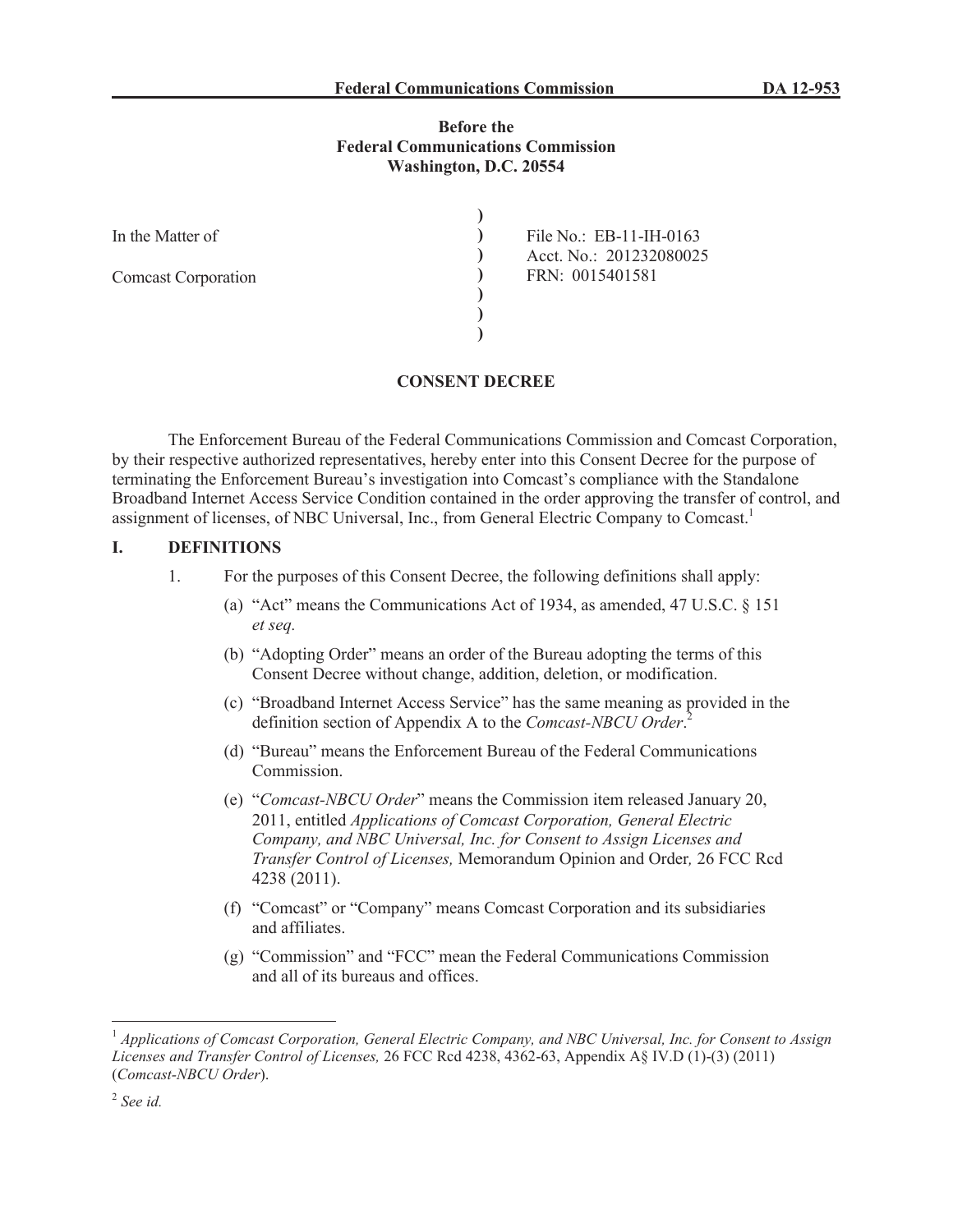- (h) "Communications Laws" means, collectively, the Act, the Rules, and the published and promulgated orders and decisions of the Commission to which Comcast is subject by virtue of its business activities, including but not limited to, the Standalone Broadband Internet Access Service Condition.
- (i) "Compliance Officer" means the senior corporate manager appointed by Comcast as described in this Consent Decree at Paragraph 17(a).
- (j) "Compliance Plan" means the compliance obligations, program, and procedures described in this Consent Decree at Paragraph 17.
- (k) "Compliance Report" means the reporting described in this Consent Decree at Paragraph 19.
- (l) "Customer Service Representative" means Comcast employees whose job responsibilities, on a regular basis, are to respond to customer inquiries and complaints directed from customers to Comcast's internal call centers (e.g., 1-800- Xfinity or via web chat) about Comcast video, Internet, and wireline telephone products and services and accepting customer orders for such products or services.
- (m) "Effective Date" means the date on which the Bureau releases the Adopting Order.
- (n) "Investigation" means the investigation into matters addressed in the Bureau's letter of inquiry dated March 31, 2011, and supplemental letters of inquiry dated July 29, 2011, and February 24, 2012, regarding Comcast's compliance with the Standalone Broadband Internet Access Condition.<sup>3</sup>
- (o) "Operating Procedures" means the standard, internal operating procedures and compliance policies established by Comcast to implement this Consent Decree.
- (p) "Parties" means Comcast and the Bureau, and each is a "Party."
- (q) "Performance Starter" means Comcast's retail Broadband Internet Access Service tier of at least 6 Mbps down at a price no greater than \$49.95 per month.
- (r) "Product List" means any Rate Card or Rate Change Notification, or other similar brochure or mailing distributed or otherwise made available to Comcast's existing or prospective customers, that identifies all or substantially all of Comcast's Broadband Internet Access Services, provided that Rate Change Notifications that include only Broadband Internet Access Services that are undergoing rate changes shall not constitute Product Lists.
- (s) "Rate Cards" means notices that Comcast sends pursuant to 47 C.F.R. § 76.1602(b).

<sup>3</sup> Letter from Jeffrey J. Gee, Deputy Chief, Investigations and Hearings Division, Enforcement Bureau, Federal Communications Commission, to Kathryn A. Zachem, Senior Vice President, Regulatory and State Legislative Affairs, Comcast Corporation, File No. EB-11-IH-0163 (Mar. 31, 2011) (LOI); Letter from Jeffrey J. Gee, Deputy Chief, Investigations and Hearings Division, Enforcement Bureau, Federal Communications Commission, to Lynn R. Charytan, Vice President, Legal Regulatory Affairs, Comcast Corporation, File No. EB-11-IH-0163 (July 29, 2011) (Supplemental LOI); Letter from Jeffrey J. Gee, Deputy Chief, Investigations and Hearings Division, Enforcement Bureau, Federal Communications Commission, to Lynn R. Charytan, Vice President, Legal Regulatory Affairs, and Senior Deputy General Counsel, Comcast Corporation, File No. EB-11-IH-0163 (Feb. 24, 2012) (Second Supplemental LOI).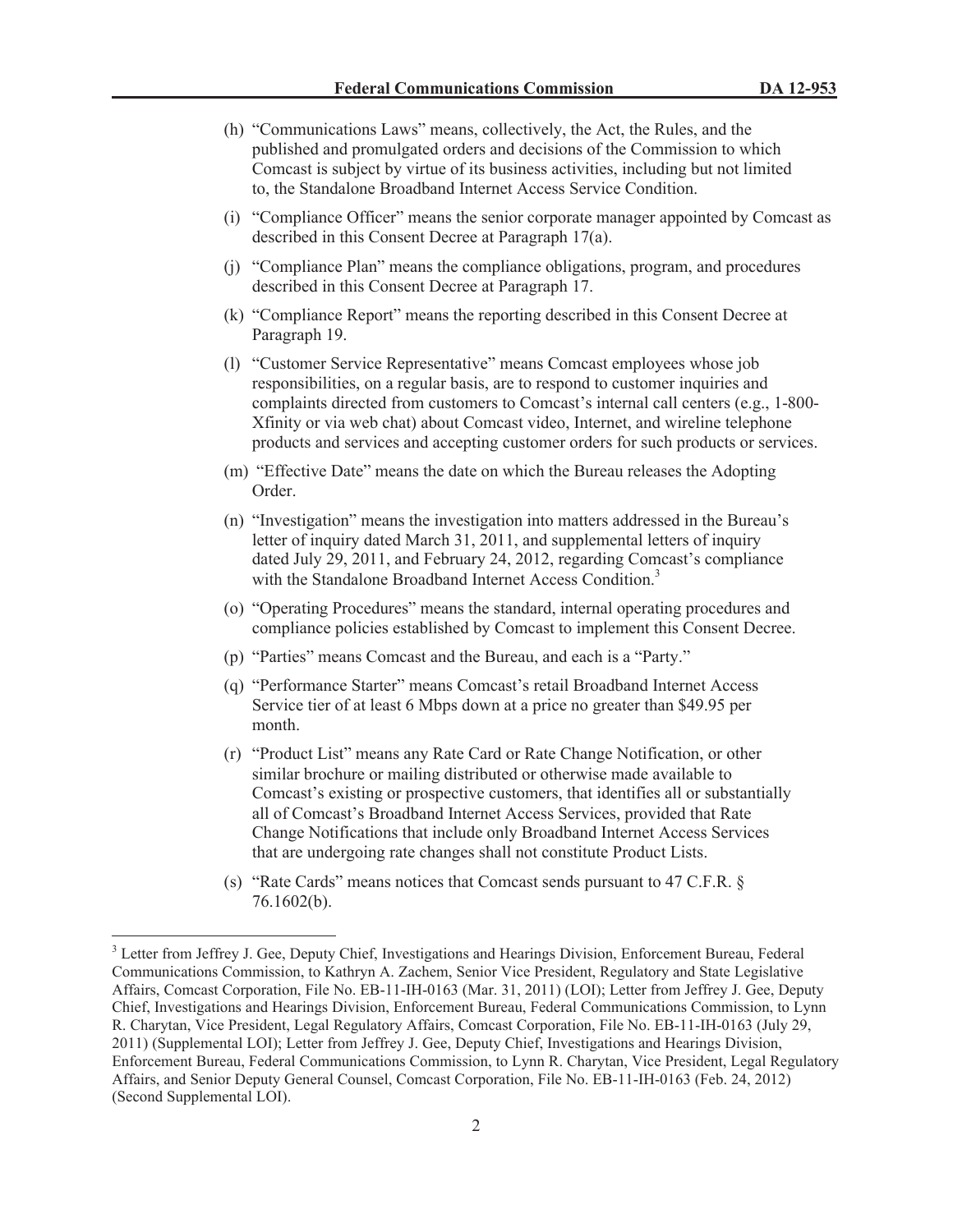- (t) "Rate Change Notifications" means notices that Comcast sends pursuant to 47 C.F.R. § 76.1603.
- (u) "Rules" means the Commission's regulations found in Title 47 of the Code of Federal Regulations.
- (v) "Standalone Broadband Internet Access Service Condition" or "Condition" means Section IV.D (1)-(3) of Appendix A of the *Comcast-NBCU Order*.

## **II. BACKGROUND**

2. In the *Comcast-NBCU Order*, released on January 20, 2011, the Commission identified potential concerns associated with Comcast's post-transaction incentives to require its customers interested in purchasing broadband services to also purchase other bundled services—to the detriment of customers who desired to purchase Broadband Internet Access Service without also purchasing cable television or other services. To remedy this potential harm, the Commission imposed the Standalone Broadband Internet Access Condition. The Condition required Comcast to continue to offer standalone Broadband Internet Access Services at reasonable market-based prices and specified that Comcast must offer standalone broadband services on equivalent terms and conditions to packages that bundle broadband and video cable service for seven years.<sup>4</sup>

3. The Condition also required, *inter alia*, that Comcast "shall offer a service of at least 6 Mbps down at a price no greater than \$49.95 [per month] for three years (provided that the price can be increased by no more than any increase in the CPI-U for Communications after two years)," and that Comcast "shall visibly offer and actively market standalone retail Broadband Internet Access Service, including but not limited to (i) providing a linkable web page devoted exclusively to describing (*e.g.*, price and speed) and permitting online purchase of all retail Broadband Internet Access Service standalone options; (ii) running at least one major advertising promotion of the standalone retail Broadband Internet Access Service offering annually; and (iii) ensuring that the standalone Broadband Internet Access Service offering appears with prominence equal to that of bundled offerings on any product list or in any window, menu or other similar place on any call center screen."<sup>5</sup>

4. The record indicates that on February 21, 2011, Comcast began offering the required 6 Mbps down/\$49.95 per month standalone broadband service tier, known as "Performance Starter," in every market in Comcast's service territory in which Comcast offers Broadband Internet Access Service. As with other standalone, multi-product, and bundled Broadband Internet Access Service tiers, the Company offers Performance Starter through its Customer Service Representatives and outsourced call center vendors, through its website, and through its owned and operated retail locations.<sup>6</sup>

5. In the weeks following Comcast's launch of the Performance Starter service pursuant to the *Comcast-NBCU Order,* the Bureau received information raising potential concerns about the extent of Comcast's compliance with the Condition. The Bureau therefore initiated an investigation relating to some potential compliance issues, specifically: whether all Customer Service Representatives were providing information concerning the Performance Starter service in responding to consumers inquiring about Internet service options; whether Comcast had omitted the Performance Starter service on some Rate Cards distributed after the initiation of that service; and whether Comcast's website readily enabled existing (as opposed to new) customers to find information about the Performance Starter service.

<sup>4</sup> *See Comcast-NBCU Order,* 26 FCC Rcd at 4362.

<sup>5</sup> *Id.*

<sup>&</sup>lt;sup>6</sup> In the responses described below, Comcast indicated that it does not currently offer certain tiers of Comcast products, including Performance Starter, through third party retail stores and independent dealers, including independent resellers.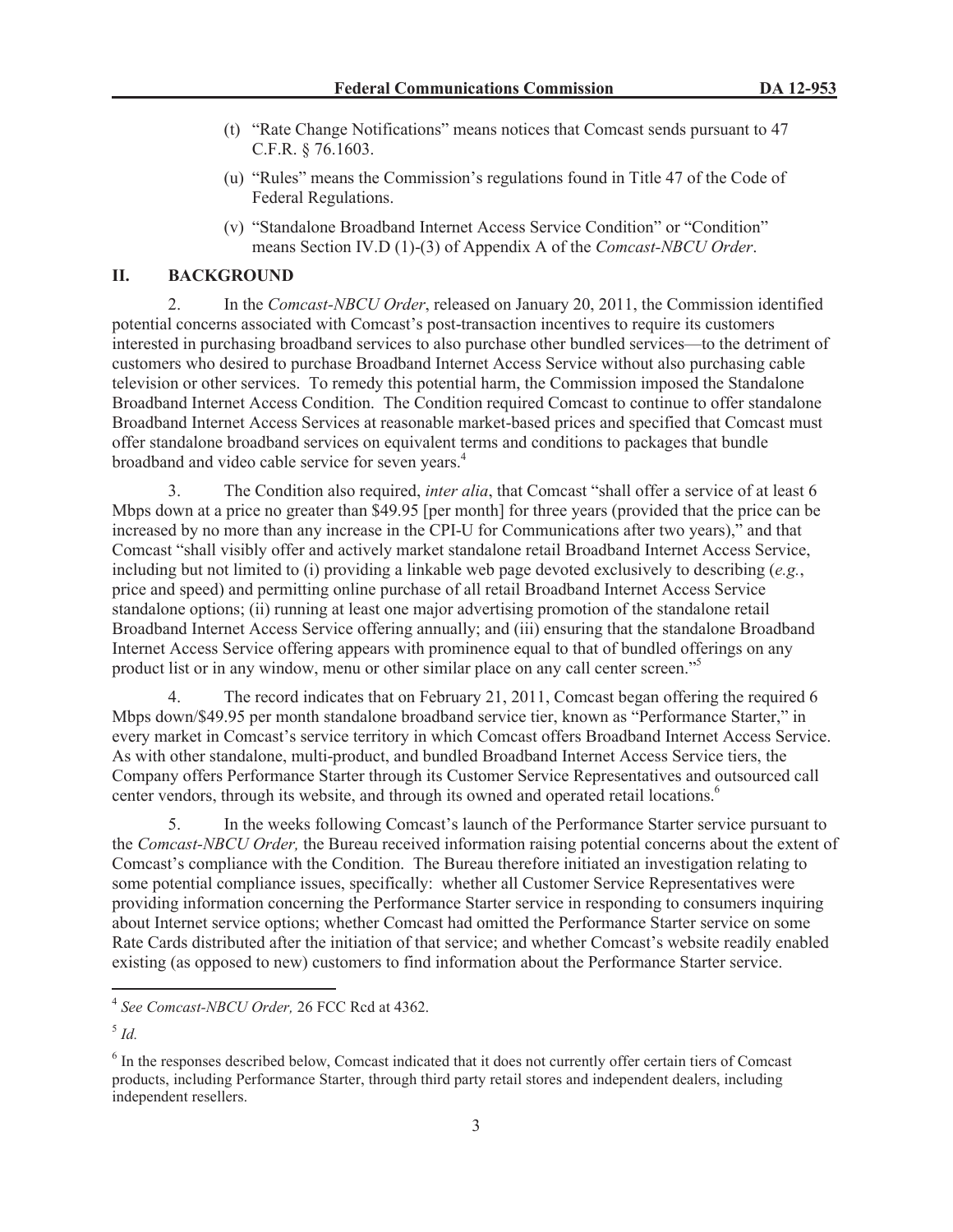6. The Bureau issued the first of three Letters of Inquiry (LOI) on March 31, 2011, to obtain more complete information regarding Comcast's compliance with the Standalone Broadband Internet Access Condition and Comcast's offering and marketing of its Performance Starter service and other Standalone Broadband Internet Access Services generally.<sup>7</sup> Comcast responded to the LOI with submissions dated April 22, 2011; May 2, 2011; May 6, 2011; and June 2, 2011.<sup>8</sup> The Bureau issued a Supplemental LOI on July 29, 2011, and a Second Supplemental LOI on February 24,  $2012$ .<sup>9</sup> Comcast responded to the Supplemental LOI with a submission dated September 19, 2011, and to the Second Supplemental LOI with submissions dated March 7, 2012 and March 21, 2012.<sup>10</sup> Comcast also submitted additional information for the record on December 16, 2011 and February 6, 2012.<sup>11</sup>

7. In response to the Bureau's investigation, Comcast submitted the following: Comcast launched Performance Starter service on February 21, 2011.<sup>12</sup> Comcast's call center screens included standalone Broadband Internet Access Service offerings, including Performance Starter, with prominence

9 *See* Supplemental LOI, *supra* note 3; Second Supplemental LOI, *supra* note 3.

<sup>7</sup> *See* LOI, *supra* note 3. *See also* E-mail from William H. Davenport, Acting Deputy Chief, Enforcement Bureau, Federal Communications Commission and Eloise Gore, Associate Chief, Enforcement Bureau, Federal Communications Commission, to David H. Solomon, Counsel for Comcast Corporation (Apr. 13, 2011, 18:42 EDT).

<sup>8</sup> *See* Letter from Lynn R. Charytan, Vice President, Legal Regulatory Affairs, Comcast Corporation, to Marlene H. Dortch, Secretary, Federal Communications Commission (Apr. 22, 2011) (on file in EB-11-IH-0163); Letter from Lynn R. Charytan, Vice President, Legal Regulatory Affairs, Comcast Corporation, to Marlene H. Dortch, Secretary, Federal Communications Commission (May 2, 2011) (on file in EB-11-IH-0163); Letter from Lynn R. Charytan, Vice President, Legal Regulatory Affairs, Comcast Corporation, to Marlene H. Dortch, Secretary, Federal Communications Commission (May 6, 2011) (on file in EB-11-IH-0163); Letter from Lynn R. Charytan, Vice President, Legal Regulatory Affairs, Comcast Corporation, to Marlene H. Dortch, Secretary, Federal Communications Commission (June 2, 2011) (on file in EB-11-IH-0163).

<sup>&</sup>lt;sup>10</sup> See Letter from Lynn R. Charytan, Vice President, Legal Regulatory Affairs, Comcast Corporation, to Marlene H. Dortch, Secretary, Federal Communications Commission (Sept. 19, 2011) (on file in EB-11-IH-0163); Letter from Lynn R. Charytan, Vice President, Legal Regulatory Affairs, and Senior Deputy General Counsel, Comcast Corporation, to Marlene H. Dortch, Secretary, Federal Communications Commission (Mar. 7, 2012) (on file in EB-11-IH-0163); Letter from Lynn R. Charytan, Vice President, Legal Regulatory Affairs, and Senior Deputy General Counsel, Comcast Corporation, to Marlene H. Dortch, Secretary, Federal Communications Commission (Mar. 21, 2012) (on file in EB-11-IH-0163).

<sup>&</sup>lt;sup>11</sup> Letter from Lynn R. Charytan, Vice President, Legal Regulatory Affairs, and Senior Deputy General Counsel, Comcast Corporation, to Marlene H. Dortch, Secretary, Federal Communications Commission (Dec. 16, 2011) (on file in EB-11-IH-0163); Letter from Lynn R. Charytan, Vice President, Legal Regulatory Affairs, and Senior Deputy General Counsel, Comcast Corporation, to P. Michele Ellison, Chief, Enforcement Bureau, Federal Communications Commission (Feb. 6, 2012) (on file in EB-11-IH-0163). The Bureau and Comcast executed tolling agreements to toll the statute of limitations on August 21, 2011 and February 29, 2012. *See* Tolling Agreement, File No. EB-11-IH-0163, executed by and between Jeffrey J. Gee, Deputy Chief, Investigations and Hearings Division, Enforcement Bureau, Federal Communications Commission, and Justin Smith, Vice President, Senior Deputy General Counsel, and Chief Joint Venture Compliance Officer, Comcast Corporation (Aug. 15, 2011) (on file in EB-11-IH-0163); Tolling Agreement Extension, File No. EB-11-IH-0163, executed by and between Jeffrey J. Gee, Deputy Chief, Investigations and Hearings Division, Enforcement Bureau, Federal Communications Commission, and Lynn R. Charytan, Vice President, Legal and Regulatory Affairs, and Senior Deputy General Counsel, Comcast Corporation (Feb. 29, 2012) (on file in EB-11-IH-0163).

<sup>&</sup>lt;sup>12</sup> Comcast reported that since February 21, 2011, both new and existing Comcast customers have subscribed to Performance Starter. Comcast also reported that, as required under the conditions of the *Comcast-NBCU Order*, the company conducted its first required annual major advertising promotion of the standalone retail Broadband Internet Access Service offering in November 2011.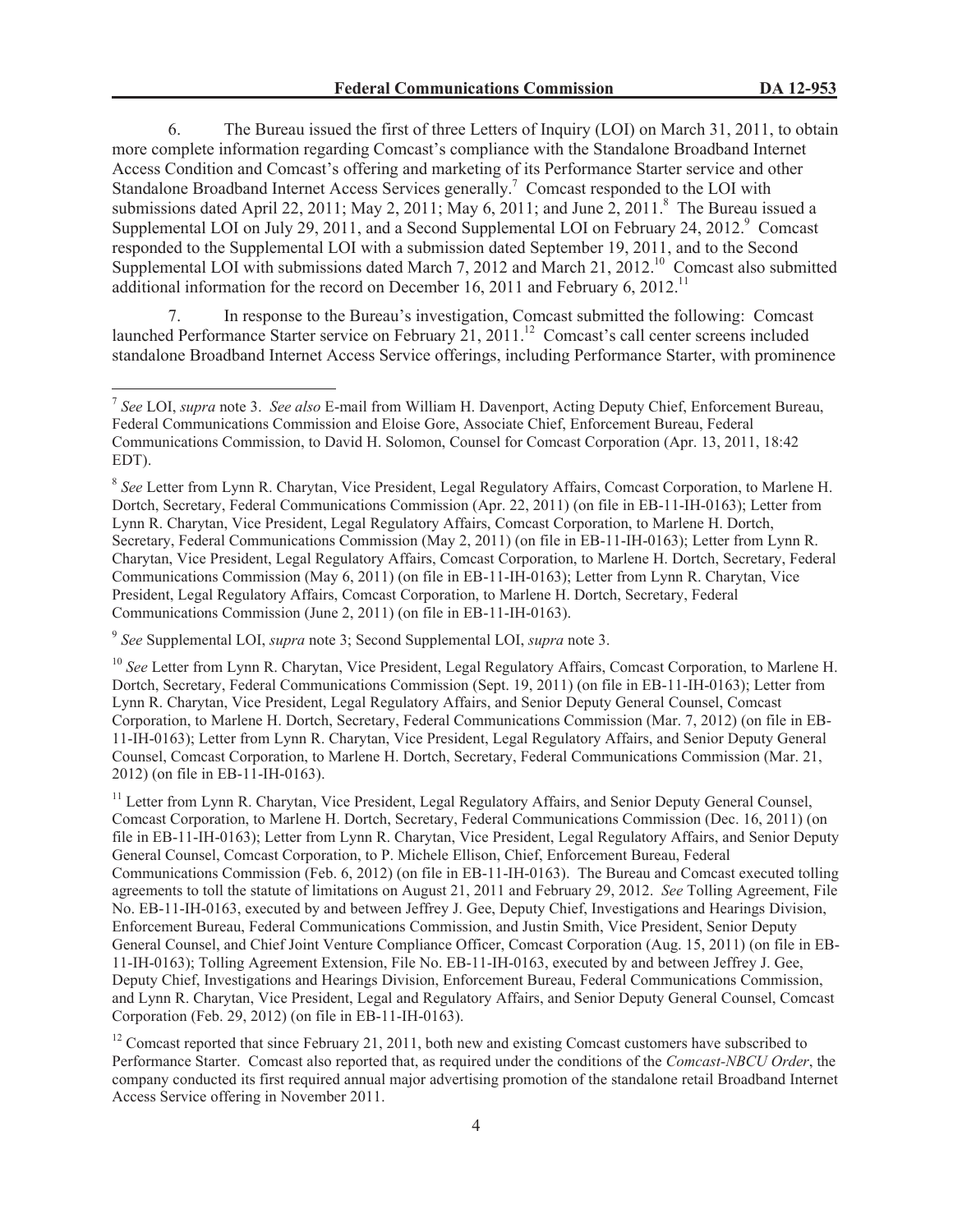equal to that of bundled offerings as of February 21, 2011. Comcast instructed its Customer Service Representatives to take mandatory training regarding its Performance Starter service tier.

8. Comcast interpreted the requirement of the Condition regarding "product lists" to include only those "product lists" that were "on any call center screen."<sup>13</sup> From February 21, 2011 through April 10, 2011, not all of the Rate Cards that Comcast distributed pursuant to Section 76.1602(b) of the Commission's rules that included all of Comcast's other Broadband Internet Access Service offerings referenced, or had a separate insert regarding, Performance Starter.<sup>14</sup> Although Comcast supplemented or updated some of such Rate Cards that omitted Performance Starter, it did not supplement or update all of such Rate Cards. All new Rate Cards that Comcast distributed after April 10, 2011 that included all other Broadband Internet Access Service offerings did include, or have a separate insert regarding, Performance Starter.

9. Comcast has maintained a linkable web page devoted exclusively to describing (e.g., price and speed) and permitting online purchase of Comcast's standalone Broadband Internet Access Service options, accessible through its "New Customer Offers page," since at least 2003. Comcast added Performance Starter to this standalone Broadband Internet Access Service web page by the February 21, 2011 launch of Performance Starter. At that time, however, Comcast did not have a distinct "direct link" to its standalone Broadband Internet Access Service options, including Performance Starter, from its "Current Customer Offers" web page. In response to informal inquiries from the Commission regarding the availability of online information about the Performance Starter service for existing customers, Comcast took steps to remedy this on March 16, 2011, and April 14, 2011, thereby making information regarding Performance Starter and its other standalone Broadband Internet Access Service tiers more accessible to then-current Comcast subscribers.

10. The Bureau considered the requirements and objectives of the Condition, the information submitted by Comcast, its efforts to comply with the Condition, and its full cooperation with the Investigation. Nevertheless, the Bureau continued to have concerns regarding the extent of Comcast's compliance with the Condition. This Consent Decree provides additional steps that Comcast agrees to take for the benefit of consumers in general and its subscribers in particular, and to further the goals of the Standalone Broadband Internet Access Service Condition.

# **III. TERMS OF AGREEMENT**

11. **Adopting Order**. The Parties agree that the provisions of this Consent Decree shall be subject to final approval by the Bureau by incorporation of such provisions by reference in the Adopting Order without change, addition, modification, or deletion.

12. **Jurisdiction**. Comcast agrees that the Bureau has jurisdiction over it and the matters contained in this Consent Decree and has the authority to enter into and adopt this Consent Decree.

13. **Effective Date; Violations of this Consent Decree**. The Parties agree that this Consent Decree shall become effective on the Effective Date as defined herein. Upon release and provided that the Consent Decree is not rendered invalid by the Commission, the Adopting Order and this Consent Decree shall have the same force and effect as any other order of the Commission. Any violation of the Adopting Order or of the terms of this Consent Decree shall constitute a separate violation of a Commission order, entitling the Commission to exercise any rights and remedies attendant to the enforcement of a Commission order.

<sup>&</sup>lt;sup>13</sup> The Bureau did not agree with this interpretation.

<sup>14</sup> *See* 47 C.F.R. §§ 76.1602(b), 76.1603.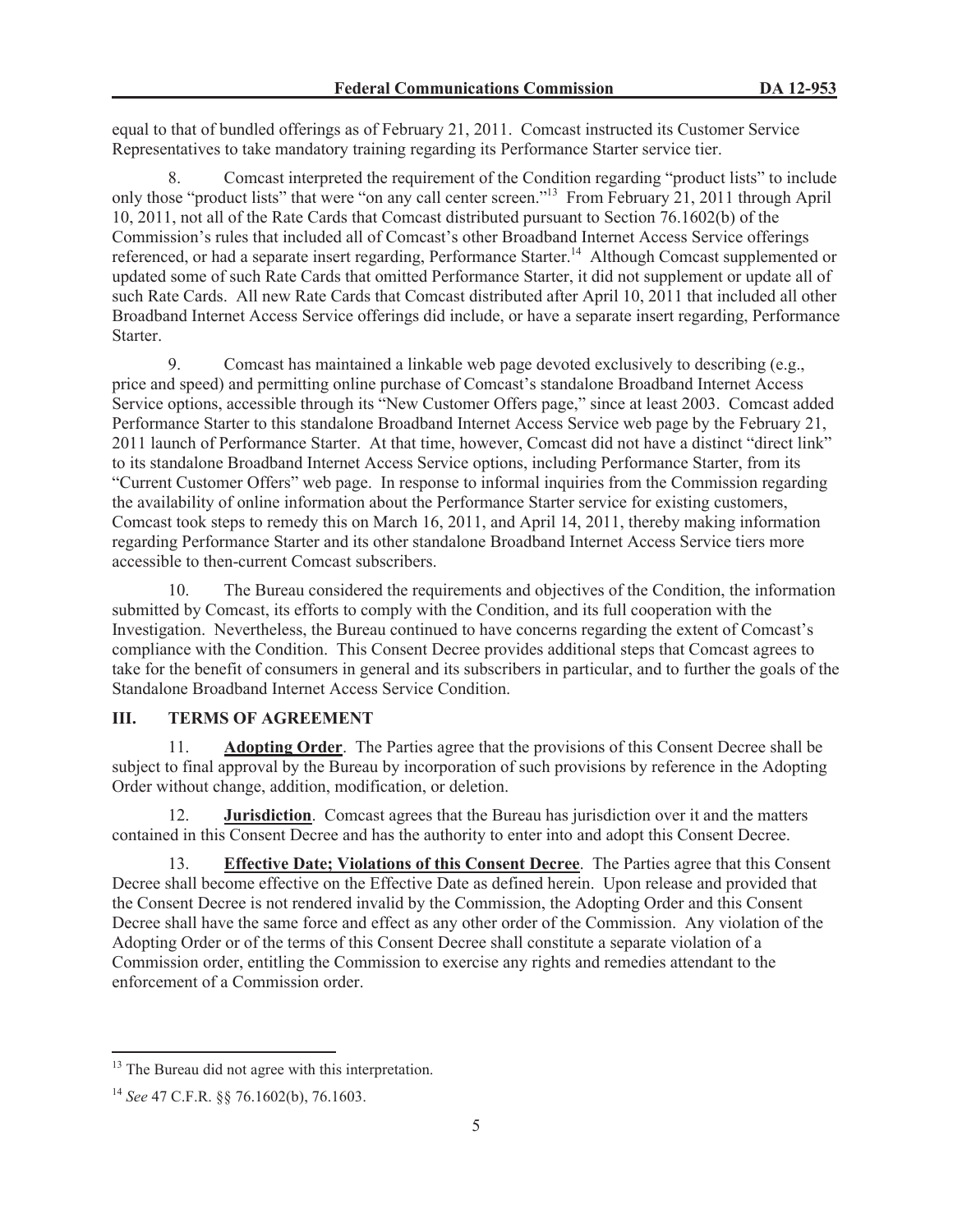14. **Termination of Investigation**. In express reliance on the covenants and representations in this Consent Decree and to avoid further expenditure of public resources, the Bureau agrees to terminate the Investigation. In consideration for the termination of the Investigation and for the purposes of settling the matters set forth herein, Comcast agrees to the terms, conditions, and procedures contained in this Consent Decree. The Bureau further agrees that, in the absence of new material evidence, the Bureau will not use the facts developed in the Investigation through the Effective Date, or the existence of this Consent Decree, to institute on its own motion any new proceeding, formal or informal, or take any action on its own motion against Comcast concerning the matters that were the subject of the Investigation. The Bureau also agrees that in the absence of new material evidence it will not use the facts developed in the Investigation through the Effective Date, or the existence of this Consent Decree, to institute on its own motion any proceeding, formal or informal, or take any action on its own motion against Comcast with respect to Comcast's basic qualifications, including its character qualifications, to be a Commission licensee or authorized common carrier or hold Commission authorizations.

15. **Extension of Merger Condition Requiring Performance Starter Service**. Comcast agrees to continue to offer the Performance Starter service tier of at least 6 Mbps down at a price no greater than \$49.95 per month for an additional year beyond the requirement of the Condition, that is, until February 21, 2015 (rather than February 21, 2014), provided that the price can be increased by no more than any increase in the CPI-U for Communications after August 21, 2013 (rather than February 21, 2013).

16. **Voluntary Contribution**. Comcast agrees that it will make a voluntary contribution to the United States Treasury in the amount of eight hundred thousand dollars (\$800,000). The contribution will be made no later than thirty (30) days after the Effective Date. The payment must be made by check or similar instrument, wire transfer, or credit card and must include the Account Number and FRN referenced in the caption to the Adopting Order. Payment by check or money order may be mailed to Federal Communications Commission, P.O. Box 979088, St. Louis, MO 63197-9000. Payment by overnight mail may be sent to U.S. Bank – Government Lockbox #979088, SL-MO-C2-GL, 1005 Convention Plaza, St. Louis, MO 63101. Payment by wire transfer may be made to ABA Number 021030004, receiving bank TREAS/NYC, and account number 27000001. Regardless of the form of payment, an FCC Form 159 (Remittance Advice) must be submitted. When completing the FCC Form 159, enter the Account number in block number 23A (call sign/other ID), and enter the letters "FORF" in block number 24A (payment type code). Comcast must also send electronic notification on the date said payment is made to Terry.Cavanaugh@fcc.gov, Jeffrey.Gee@fcc.gov, Anjali.Singh@fcc.gov, and William.Knowles-Kellett@fcc.gov.

17. **Compliance Plan**. Comcast agrees that it shall, within thirty (30) calendar days of the Effective Date, develop and implement a Compliance Plan designed to ensure further compliance with the Condition and the terms and conditions of this Consent Decree. The other conditions and related requirements set forth in the *Comcast-NBCU Order* remain in place. Consistent with the goals of the *Comcast-NBCU Order*, the Compliance Plan shall include, without limitation, the following components:

- (a) **Compliance Officer**. Comcast agrees to maintain a Compliance Officer who shall be responsible for developing, implementing, and administering the Compliance Plan and ensuring that Comcast complies with the terms and conditions of the Compliance Plan and this Consent Decree. In addition to the general knowledge of the Communications Laws necessary to discharge his/her duties under this Consent Decree, the Compliance Officer has knowledge about the Condition.
- (b) **Operating Procedures**. Within sixty (60) calendar days after the Effective Date, Comcast shall establish Operating Procedures to carry out the terms of this Consent Decree.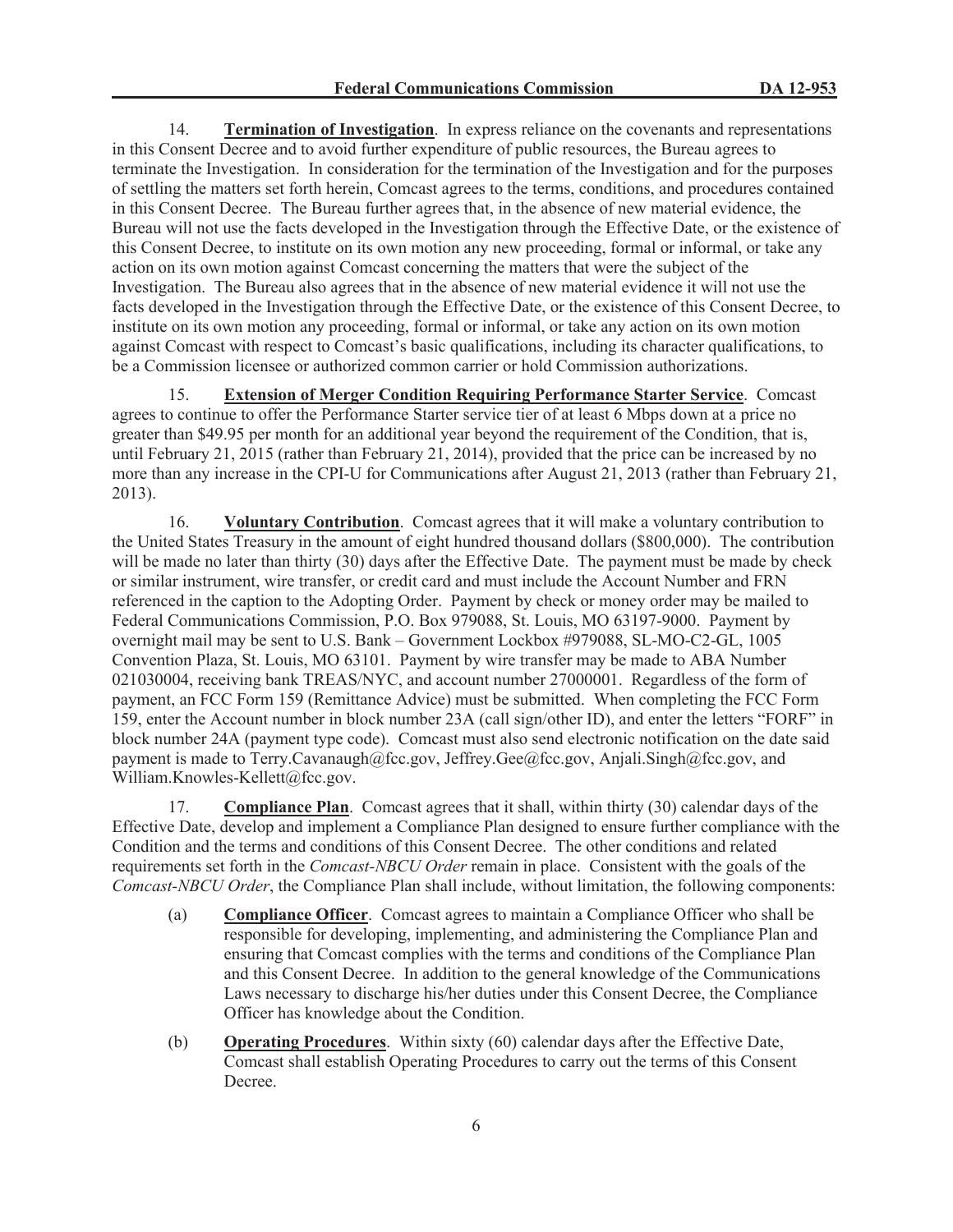(c) **Compliance Manual**. Within sixty (60) calendar days after the Effective Date, the Compliance Officer shall oversee the development of guidelines for the implementation of this Consent Decree and distribute them to employees who Comcast determines in its discretion are relevant recipients.

## (d) **Compliance Training**.

- (i) **Training of Customer Service Representatives**. Beginning no later than thirty (30) days after the Effective Date, Comcast shall direct its Customer Service Representatives to take a mandatory Performance Starter online refresher training module through its learning portal. The purpose of such training shall be to reinforce the Customer Service Representatives' awareness and familiarity with the Performance Starter service. Comcast shall take commercially reasonable steps to ensure that its Customer Service Representatives complete such training no later than ninety (90) days after the Effective Date. Comcast shall direct its Customer Service Representatives to repeat the compliance training on an annual basis. Comcast, as part of its initial training of new Customer Service Representatives, shall take commercially reasonable steps to provide such individuals with training regarding the Performance Starter service tier before such new employees have contact with customers on an unsupervised basis (i.e., without a supervisor or trainer assisting them). Comcast shall instruct its outsourced call center vendors to similarly offer the instruction described in this Paragraph to their personnel.
- (ii) **Training of Retail Sales Personnel**. Beginning no later than thirty (30) days after the Effective Date, Comcast shall provide to its retail sales personnel at Comcast owned and operated retail locations training materials consistent with its standard practices for such personnel to reinforce the retail sales personnel's awareness and familiarity with the Performance Starter service. Comcast shall take commercially reasonable steps to ensure that its existing retail sales personnel receive and review such training materials within ninety (90) days of the Effective Date. Comcast also shall provide such training materials to its retail sales personnel on an annual basis. Comcast shall provide such training materials to new retail sales personnel at Comcast owned and operated retail locations within thirty (30) days of such personnel becoming retail sales personnel at such location.
- (e) **Product Lists**. Comcast agrees to continue to identify the Performance Starter service tier on Rate Cards to the extent that Comcast voluntarily identifies all or substantially all of its other Broadband Internet Access Service tiers on such Rate Cards, and to identify the Performance Starter tier on any other Product Lists. Rate Change Notifications need not include Performance Starter unless Performance Starter is also undergoing a rate change.
- (f) **Web Pages**. Comcast agrees that the linkable web page devoted exclusively to describing (e.g., price and speed) and permitting online purchase of all retail Broadband Internet Access Service standalone options required under the Condition will continue to be equally available to both new and existing Comcast subscribers.
- (g) **Advertising Promotion**. During 2013, Comcast shall conduct one additional major advertising promotion of its standalone retail Broadband Internet Access Service offering beyond the one required by the Condition.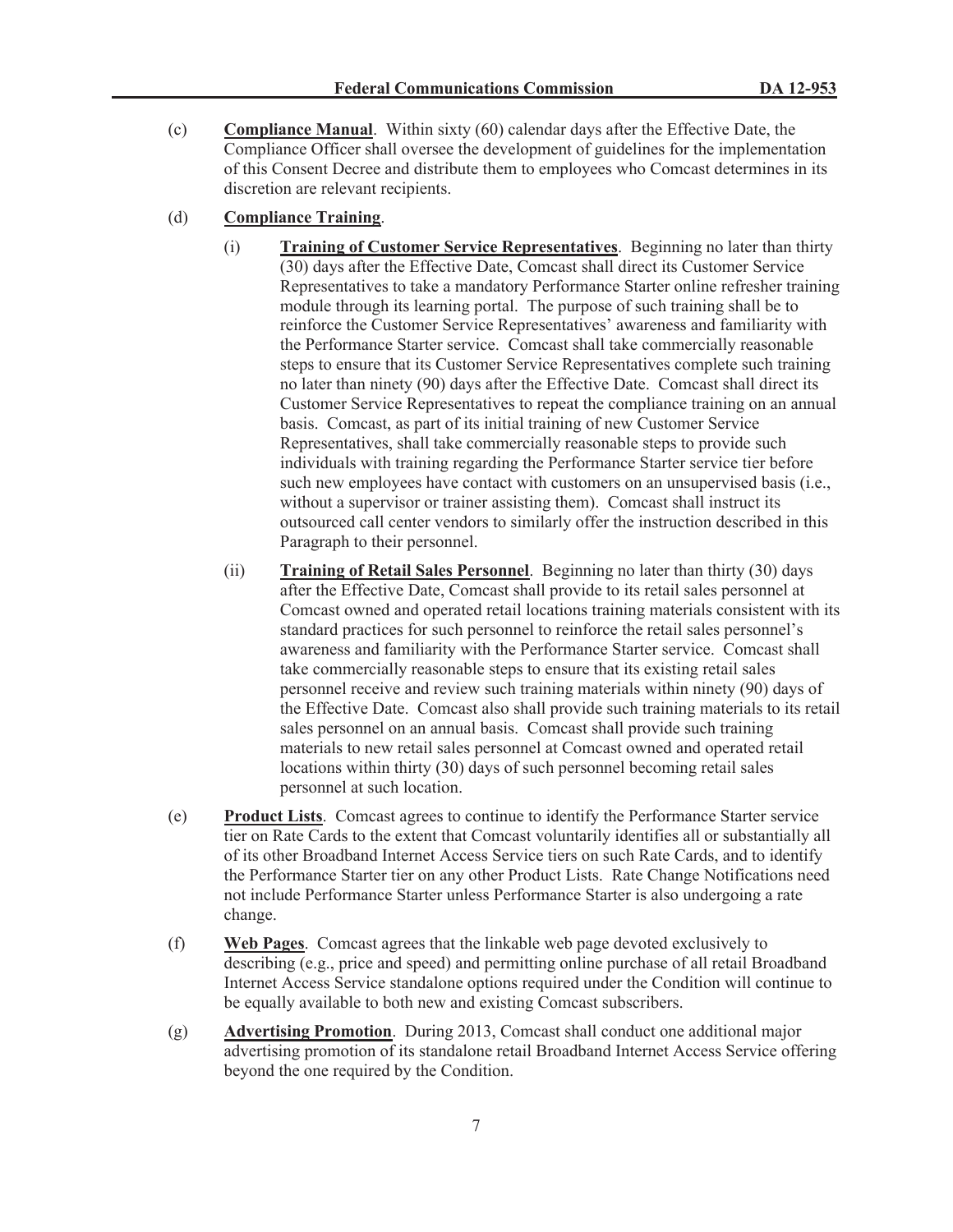- (h) **Availability of Performance Starter Service at Retail Stores**. Comcast shall continue to offer the Performance Starter service through its owned and operated retail locations; and, no later than one hundred twenty (120) days after the Effective Date and until February 21, 2015, Comcast shall offer the ability to sell Performance Starter service to its third-party retail agents and independent dealers, including independent resellers, provided that no such third-party retail agent or independent dealer, including any independent reseller, shall be obligated to offer the Performance Starter service tier.
- (i) **Termination Date**. The requirements of Paragraph 15 and Paragraphs 17-19 shall expire February 21, 2015, except for the requirement in Paragraph 19 herein regarding the 2016 Compliance Report, which shall expire upon the filing of that report.

18. **Reporting Noncompliance**. Comcast shall report any noncompliance with the terms and conditions of this Consent Decree within thirty (30) calendar days after discovery of such noncompliance. Such reports shall include a detailed explanation of (i) each instance of noncompliance; (ii) the steps that Comcast has taken or will take to remedy such noncompliance; (iii) the schedule on which such remedial actions will be taken; and (iv) the steps that Comcast has taken or will take to prevent the recurrence of any such noncompliance. All reports of noncompliance shall be submitted to the Chief, Investigations and Hearings Division, Enforcement Bureau, Federal Communications Commission, Room 4-C330, 445 12th Street, S.W., Washington, D.C. 20554, with a copy submitted electronically to Theresa Z. Cavanaugh at Terry.Cavanaugh@fcc.gov, Jeffrey J. Gee at Jeffrey.Gee@fcc.gov, Anjali K. Singh at Anjali.Singh@fcc.gov, and to William Knowles-Kellett at William.Knowles-Kellett@fcc.gov. The reporting obligations set forth in this Paragraph shall expire on February 21, 2015.

19. **Compliance Reports**. On or before February 22, 2013, 2014, 2015, and 2016, Comcast will submit an annual Compliance Report confirming its compliance with the terms and conditions of this Consent Decree for the period during the prior calendar year in which the Consent Decree was in effect.

- (a) Each Compliance Report shall include a detailed description of Comcast's efforts during the relevant period to comply with the terms and conditions of this Consent Decree, including but not limited to the percentage of Customer Service Representatives and retail sales personnel that have been trained as described in Paragraph 17(d). In addition, each Compliance Report shall include a certification by the Compliance Officer, as an agent of and on behalf of Comcast, stating that the Compliance Officer has personal knowledge that Comcast (i) has established and implemented the Compliance Plan; (ii) has utilized the Operating Procedures since their establishment pursuant to Paragraph 17(b) hereof; and (iii) is not aware of any instances of noncompliance with the terms and conditions of this Consent Decree, including the reporting obligations set forth in Paragraph 18 hereof. Comcast shall maintain for a period of twelve (12) months following the submission of each Compliance Report the material documents and materials relating to the representations made in each such Compliance Report.
- (b) The Compliance Officer's certification shall be accompanied by a statement explaining the basis for such certification and must comply with Section 1.16 of the Rules<sup>15</sup> and be subscribed to as true under penalty of perjury in substantially the form set forth therein.
- (c) If the Compliance Officer cannot provide the requisite certification, the Compliance Officer, as an agent of and on behalf of Comcast, shall provide the Commission with a detailed explanation of the reason(s) why and describe fully: (i) each instance of noncompliance; (ii) the steps that Comcast has taken or will take to remedy such noncompliance, including the schedule on which proposed remedial action will be taken; and (iii) the steps that Comcast

<sup>15</sup> 47 C.F.R. § 1.16.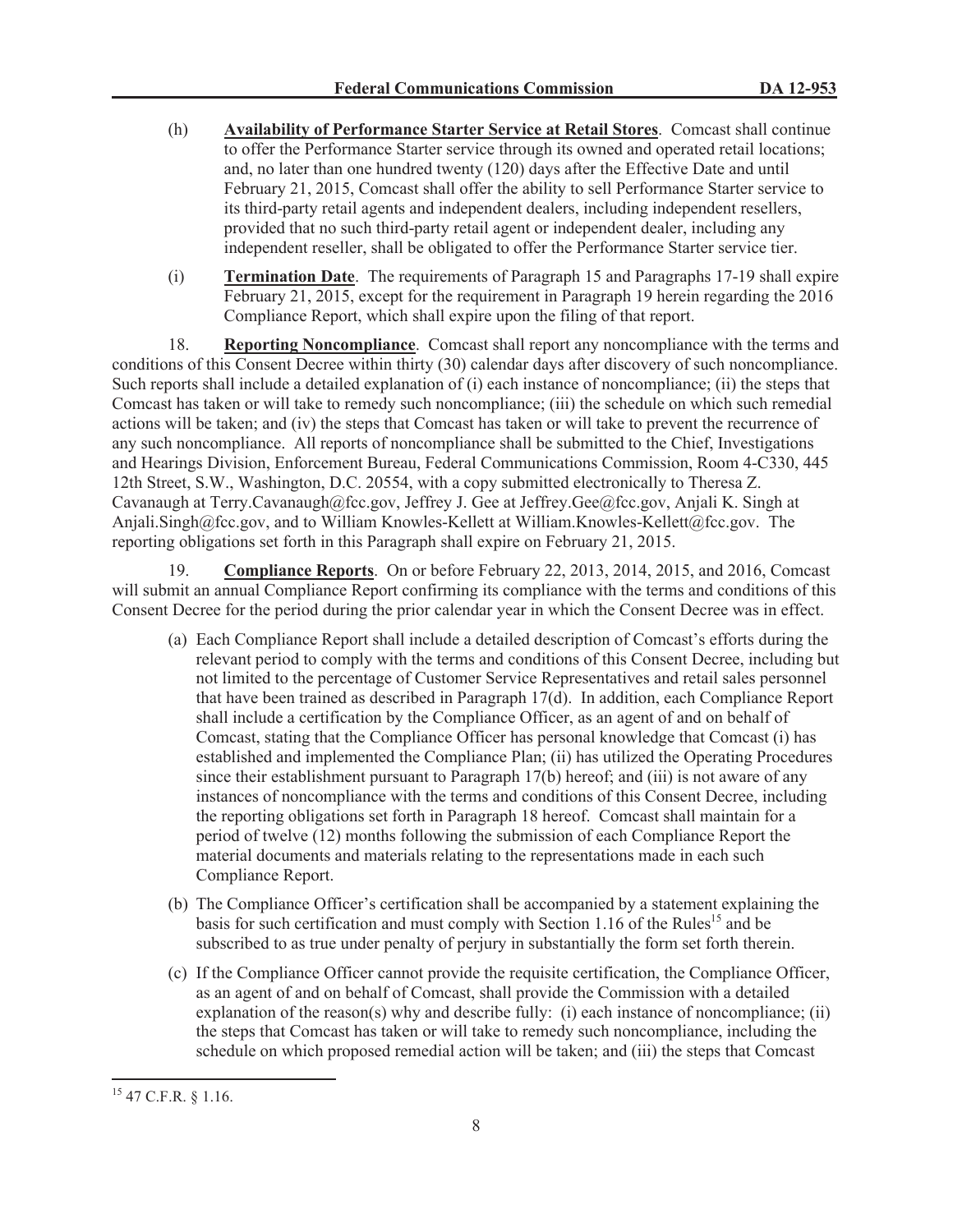has taken or will take to prevent the recurrence of any such noncompliance, including the schedule on which such preventive action will be taken.

(d) All Compliance Reports shall be submitted to the Chief, Investigations and Hearings Division, Enforcement Bureau, Federal Communications Commission, Room 4-C330, 445 12th Street, S.W., Washington, D.C. 20554, with a copy submitted electronically to Theresa Z. Cavanaugh at Terry.Cavanaugh@fcc.gov, Jeffrey J. Gee at Jeffrey.Gee@fcc.gov, Anjali K. Singh at Anjali.Singh@fcc.gov, and to William Knowles-Kellett at William.Knowles-Kellett@fcc.gov.

20. **Waivers**. Comcast waives any and all rights it may have to seek administrative or judicial reconsideration, review, appeal or stay, or to otherwise challenge or contest the validity of this Consent Decree and the Adopting Order, provided the Bureau issues an Adopting Order adopting the Consent Decree without change, addition, modification, or deletion. Comcast shall retain the right to challenge Commission interpretation of the Consent Decree or any terms contained herein. If either Party (or the United States on behalf of the Commission) brings a judicial action to enforce the terms of the Adopting Order, neither Comcast nor the Commission shall contest the validity of the Consent Decree or the Adopting Order, and Comcast shall waive any statutory right to a trial *de novo.* Comcast hereby agrees to waive any claims it may have under the Equal Access to Justice Act, 5 U.S.C. § 504 and 47 C.F.R. § 1.1501 *et seq*., relating to the matters addressed in this Consent Decree.

21. **Invalidity**. In the event that this Consent Decree in its entirety is rendered invalid by any court of competent jurisdiction, it shall become null and void and may not be used in any manner in any legal proceeding.

22. **Subsequent Rule or Order**. The Parties agree that, if any provision of the Consent Decree conflicts with any subsequent Rule or order adopted by the Commission (except an order specifically intended to revise the terms of this Consent Decree to which Comcast does not expressly consent), that provision will be superseded by such Commission Rule or order.

23. **Successors and Assigns**. Comcast agrees that the provisions of this Consent Decree shall be binding on its successors, assigns, and transferees.

24. **Final Settlement**. The Parties agree and acknowledge that this Consent Decree shall constitute a final settlement between the Parties. The Parties further agree that this Consent Decree does not constitute either an adjudication on the merits or a factual or legal finding or determination regarding any compliance or noncompliance with the Communications Laws.

25. **Modifications**. This Consent Decree cannot be modified without the advance written consent of both Parties.

26. **Paragraph Headings**. The headings of the paragraphs in this Consent Decree are inserted for convenience only and are not intended to affect the meaning or interpretation of this Consent Decree.

27. **Authorized Representative**. The individual signing this Consent Decree on behalf of Comcast represents and warrants that she is authorized by Comcast to execute this Consent Decree and to bind Comcast to the obligations set forth herein. The FCC signatory represents that she is signing this Consent Decree in her official capacity and that she is authorized to execute this Consent Decree.